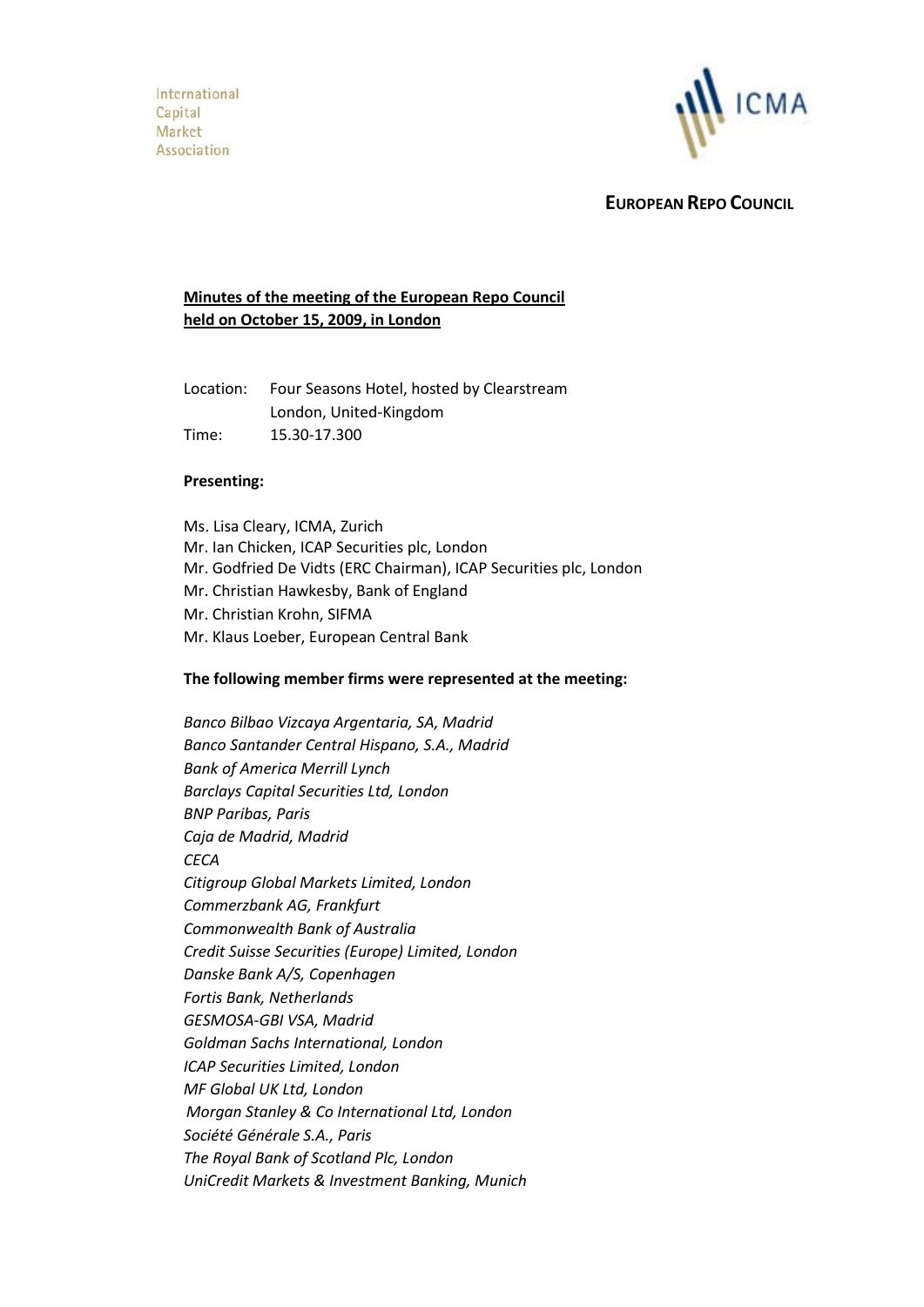#### **The following member firms were not represented at the meeting:**

*Aurel Leven Securities, Paris Banca IMI S.p.A., Milan Banca Nazionale del Lavoro S.p.A., Rome Bank Julius Bär & Co. AG, Zurich Bank of Scotland Plc, London Banque et Caisse d'Epargne de l'Etat, Luxembourg Bayerische Landesbank, Munich Caja de Ahorros y Pensiones de Barcelona (La Caixa), Barcelona CALYON, Paris Confederación Española de Cajas de Ahorros (CECA), Madrid Coöperatieve Centrale Raiffeisen-Boerenleenbank B.A. (Rabobank), London Branch Daiwa Securities SMBC Europe Limited, London Deutsche Bank AG, Frankfurt Dexia Bank Belgium NV/SA, Brussels DZ Bank AG Deutsche Zentral-Genossenschaftsbank, Frankfurt HSBC Bank Plc, London HSBC France, Paris ING Bank N.V., Amsterdam ING Belgium SA/NV, Brussels IntesaSanpaolo S.p.A., Torino/Milan JP Morgan Securities Ltd, London KBC Bank NV, Brussels Kredietbank S.A. Luxembourgeoise, Luxembourg Landesbank Baden-Württemberg, Stuttgart Lloyds TSB Bank plc, London Mitsubishi UFJ Securities International plc, London Mizuho International PLC, London MPS Finance Banca Mobiliare S.p.A., Siena National Bank of Greece SA, Athens NIB Capital Bank N.V., The Hague Nomura International Plc, London Raiffeisen Zentralbank Oesterreich AG, Vienna Royal Bank of Canada Europe Limited, London UBS AG, London WestLB AG, Dusseldorf*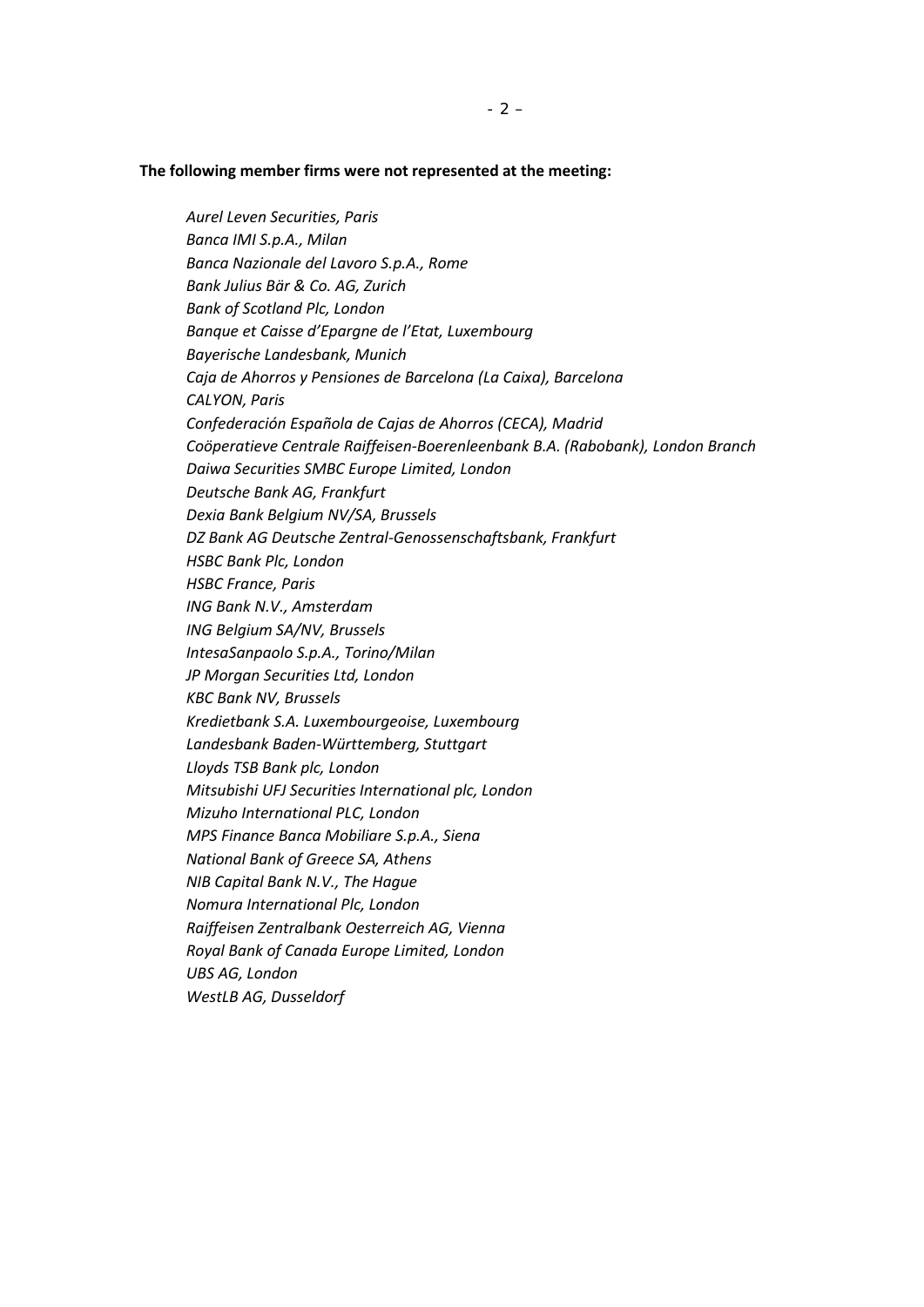### **1. Opening of the meeting by the Chairman of the European Repo Committee**

The Chairman, Godfried De Vidts, welcomed Council members, speakers, observers and guests and thanked Clearstream for hosting the ERC Council meeting. He reminded attendees that Council meetings were held twice a year, and were an opportunity to report on developments in the repo market for the benefit of the members.

He invited ERC Council members to contact members of the ERC Committee if they had issues that needed to be raised in the market. He explained that there was a real push to regulate the OTC markets in Europe. The EU Commission conference regarding OTC markets, entitled « ensuring efficient, safe and sound derivatives markets », will indirectly be important for the repo markets. More use of bilateral or CCP clearing was one of the issues raised in the Commission communication. Mitigation of risk could be done through initial and variation margins, « margin calls ». The Chairman reminded the Council that repo desks were often centres of liquidity, as had been highlighted by the crisis. He further explained that there will be much more to expect regarding collateral management. He recommended that Council members consider carefully the Commission communication to be released the following week. This document was expected to highlight the next steps taken in Europe. In order to make sure the repo market remains robust while functioning well and still open to innovation, the repo community as a whole needed to be ready to interact with regulators and the central banking community. The international dimension is also to be carefully considered.

The Chairman covered other regulatory developments: a MiFID review scheduled for next year, the review will cover not only equities, but also the fixed income and derivatives markets; a directive for clearing and settlement was also possible. In this context ICMA considered putting together a joint buy-side/sell-side working group to look at corporate cash bonds. The Chairman thought however that it might be unavoidable that more markets are requested to provide more transparency, particularly post trade transparency. The Chairman finally referred to the adoption by the European Commission of an important package of draft legislation aiming at strengthening the supervision of the financial sector in Europe. The legislation will create a new European Systemic Risk Board (ESRB) to detect risks to the financial system as a whole with a critical function to issue early risk warnings to be rapidly acted on. It will also set up a European System of Financial Supervisors (ESFS), composed of national supervisors and three new European Supervisory Authorities for the banking, securities and insurance and occupational pensions sectors.

The Chairman also noted that he had been contacted by the ECB to help set up a better intelligence gathering system regarding repo markets. He had forwarded the names of all the ERC Committee members so that ECB staff can contact them directly. He urged all Council members to continue their contributions to the ICMA Repo Survey as well.

The Chairman reported that work was ongoing in the view of establishing a secondary market for credit claims. The two ICSDs had presented in the morning of the Council meeting the result of their work regarding a common database for the identification of credit claims.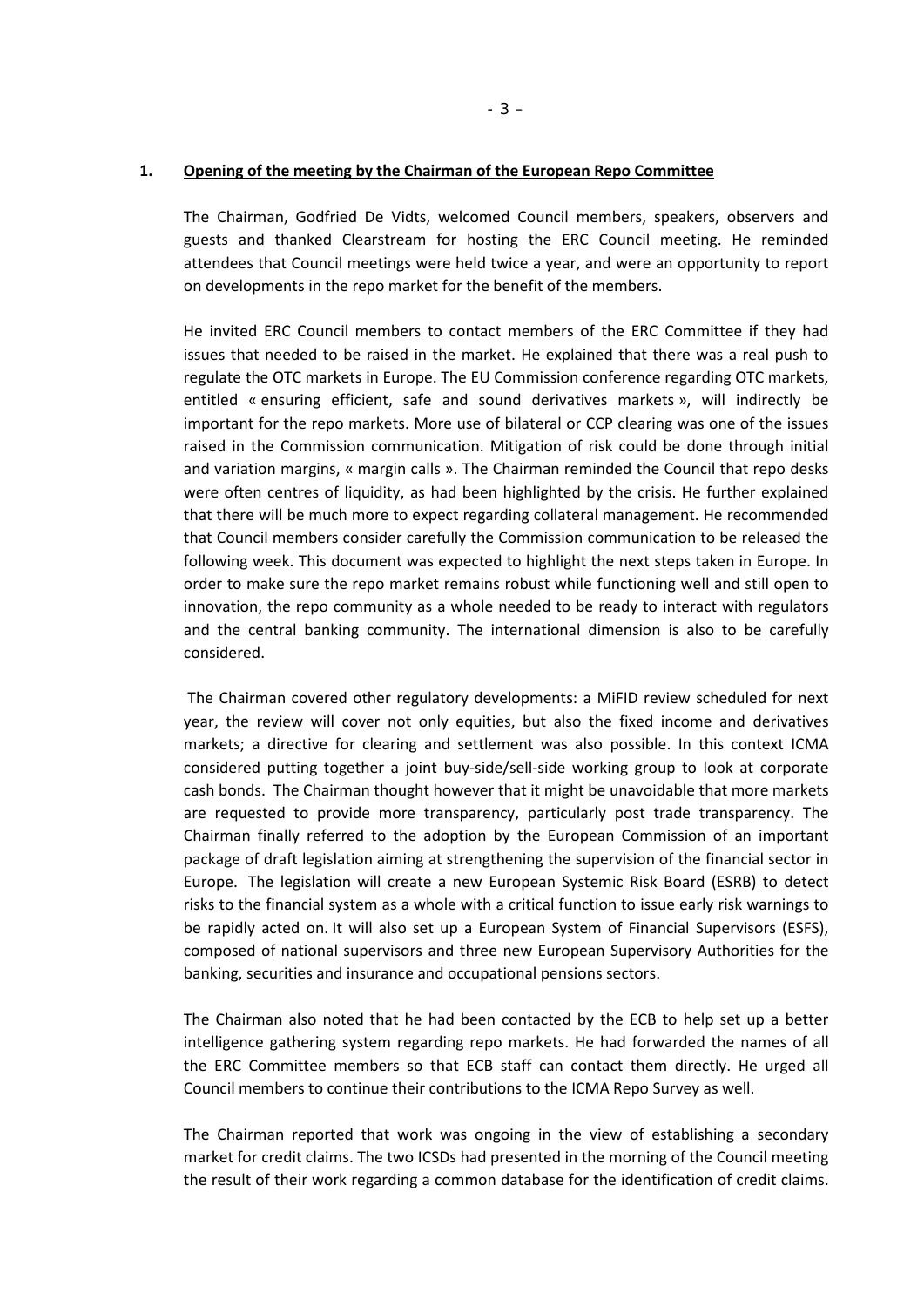This work was expected to be the basis for the legal work to establish an annex to the GMRA ensuring that this type of collateral can be used.

The Chairman regretted that he could not report a lot of progress regarding triparty interoperability. Differences in the models of LCH Clearnet and Eurex Clearing have been identified. Both ICSDs are trying to align the respective GC products to simplify the triparty model design. They thus confirmed their interest and support to this project that would allow growth of the GC basket trading activity. The ERC wrote to both CCPs to ensure commitment to the project. LCH Clearnet confirmed its commitment to the project and its support to the efforts of the ERC to accelerate the introduction of this essential European settlement infrastructure. Eurex Clearing also welcomed the ERC commitment to promote triparty interoperability for the European repo market. Yet no practical solution has been found. In light of the responses recieved, the Chairman said that he may organise meetings with both CCPs and ICSDs and the central banks of their respective countries as observers. The Chairman will report back when a practical solution is found.

The Chairman reported that he had been contacted by the IMF as they were preparing a repo study for the G20 forum. After reading the draft report the Chairman felt that the repo market had been unable to bring positive messages regarding the repo market. He felt that there was not enough understanding of the role of these markets. The repo markets have been an indispensible tool for the central banks during the turmoil. The Chairman recognised that improvements can always be made and that the ERC will continue interacting with policy makers. Also, the Chairman thought that education was the key to eliminate misunderstandings about the repo market. In the crisis, the attached legal documentation to the repo market- the GMRA - has provided a sound basis for the market. The Chairman reminded the Council that the repo market was not at the roots of the credit crisis and was in fact the tool that helped the revival of financial markets.

The Chairman referred to the G20 report in which the use of CCP was strongly encouraged. In Europe the report had been followed by the publication of the recommendations by ESCB/CESR. The Chairman mentioned that a revision was currently underway to ensure global high standards for CCPs.

The Chairman reported that in the US the payment risk committee announced the formation of a triparty repurchase agreement infrastructure task force. The group would primarily consider the triparty infrastructure in the US. The committee will identify and analyse issues of broad industry interest related to risk in payment and settlement systems. The Chairman explained that the European infrastructure was different from the US one.

The Chairman mentioned that he received an invitation to contribute to the development of a Practical Manual of Repo Operations in Russia. The legal framework in Russia seems to be moving ahead. He thanked Mr Shnetsov, the Chairman of the Russian Repo Council for attending this ERC Council meeting.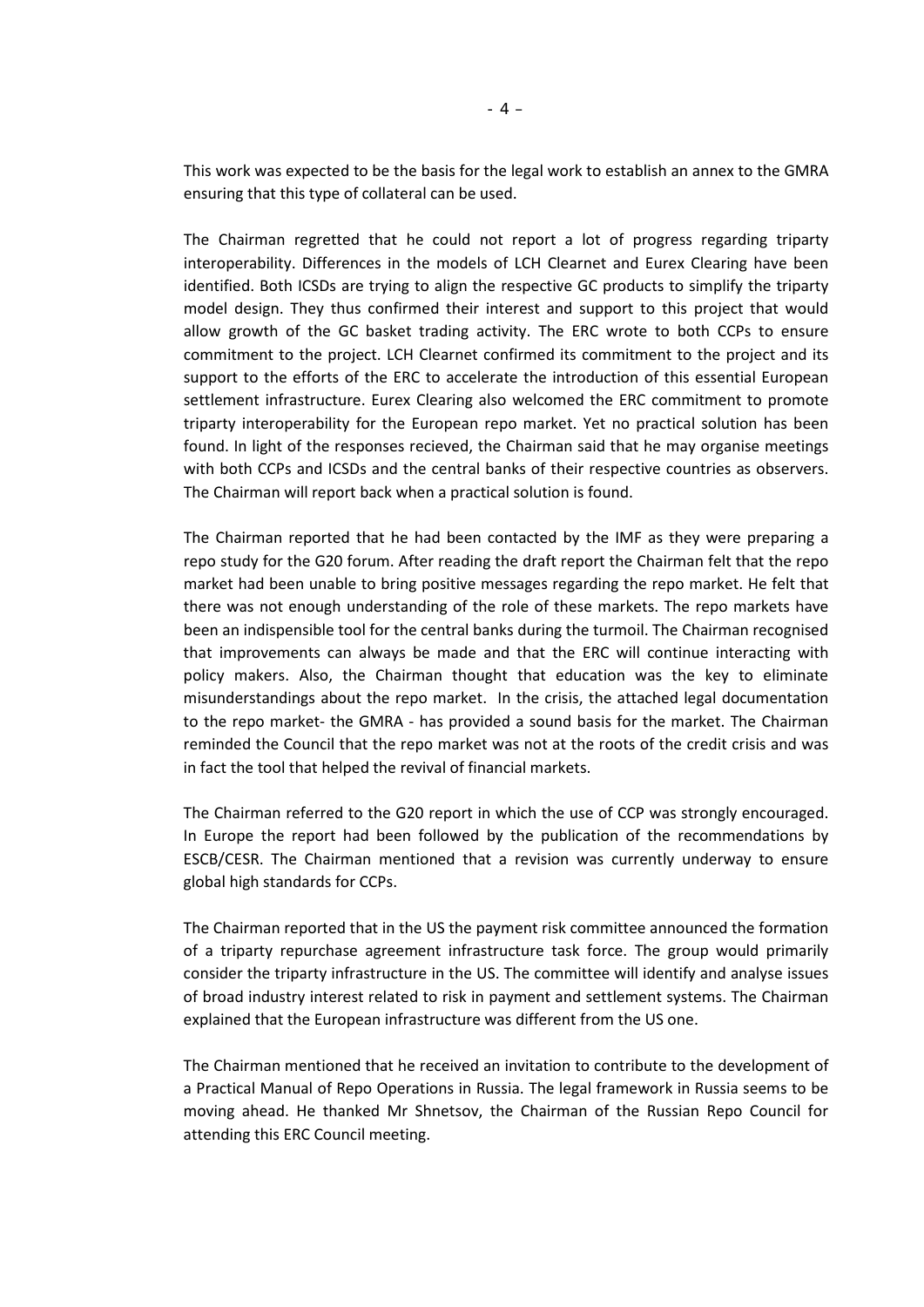The Chairman gave an overview of the main conclusions of the survey. The full survey is available at [http://www.icmagroup.org/ICMAGroup/files/3f/3fb33acf-f14c-4469-a3dc](http://www.icmagroup.org/ICMAGroup/files/3f/3fb33acf-f14c-4469-a3dc-c101c9c74f59.pdf)[c101c9c74f59.pdf](http://www.icmagroup.org/ICMAGroup/files/3f/3fb33acf-f14c-4469-a3dc-c101c9c74f59.pdf)

The overall figure point to activity in the repo market stabilising in the wake of Lehman's collapse almost a year ago and the subsequent deleveraging by banks. However, underlying the aggregate figures showing a modest recovery in the sector, the survey paints a mixed picture, with individual institutions in very different situations, a number of whom are still deleveraging by substantial amounts, while others are demonstrating a greater appetite for risk. Mergers between institutions continue to be a factor in limiting the capacity of the repo market for growth.

As an indicator of lessons learnt in the crisis, the share of undocumented buy/sell-backs in the survey fell to only 3.9% of the sample, indicating the greater importance that is being place on documentation such as the GMRA since the Lehman' s collapse.

### **2. Introduction from Martin Scheck, Chief Executive, ICMA**

Mr. Martin Scheck welcomed the ERC Council participants and explained the role of ICMA and the range of services it provides its members. He mentioned that the ERC played a key role in the ICMA structure. Moreover he felt that repo markets played an important role, and had been robust throughout the crisis. He said that the importance of the ERC within ICMA was also reflected in the resources allocated to the running of the Council. Mr Martin Scheck finally thanked the ERC Chairman and the ERC Committee members for their continued support of the ERC work.

# **3. Approval of the minutes of the ERC General Meeting held on February 25, 2009 in Barcelona**

The minutes of the ERC Annual General Meeting held on February 25 were unanimously approved. The minutes and the presentations are available from the ICMA website at [http://www.icmagroup.org/about1/international1/minutes.aspx.](http://www.icmagroup.org/about1/international1/minutes.aspx)

### **4. Update on GMRA issues**

Ms Lisa Cleary presented the bespoke opinion service and the credit claims annex to the GMRA. She updated that Council on the GMRA review and reported on the EFMLG Symposium discussions and symposium. More information about any of these items are available at [http://www.icmagroup.org/ICMAGroup/files/cc/cc481d16-66ec-40ea-8c6b-](http://www.icmagroup.org/ICMAGroup/files/cc/cc481d16-66ec-40ea-8c6b-5e233d2df3bd.pdf)[5e233d2df3bd.pdf.](http://www.icmagroup.org/ICMAGroup/files/cc/cc481d16-66ec-40ea-8c6b-5e233d2df3bd.pdf)

Mr Ed Cia mentioned that the EFMLG and its work was important for the repo community as all the products considered by the EFMLG were linked together. However he felt that the legal issues and the practice needed to be looked at together carefully. He mentioned that the national level needed to be considered as well.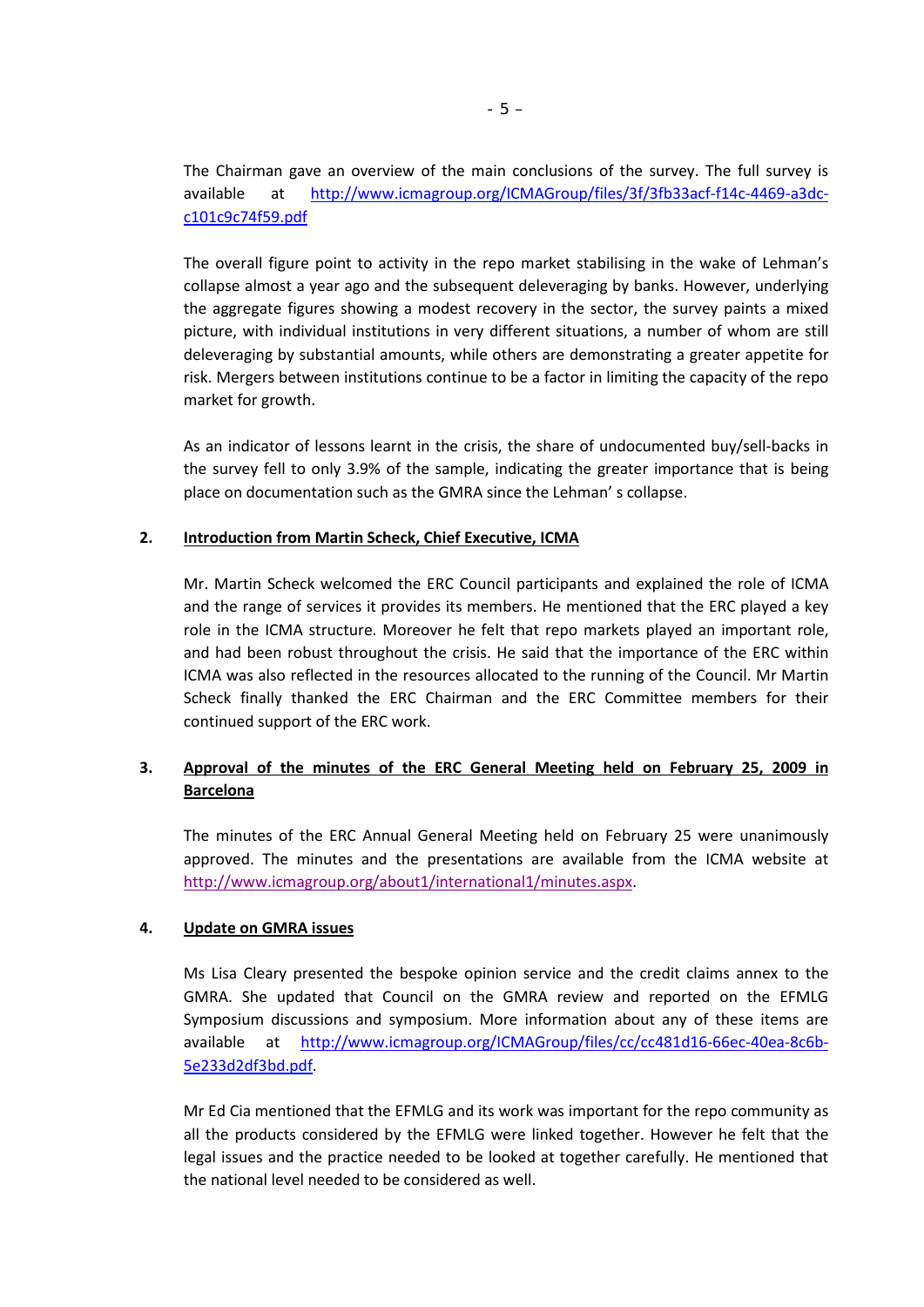The Chairman asked Ms Lisa Cleary whether she could talk about the request made by Clearstream. Ms Lisa Cleary explained that Clearstream recently approached ICMA in relation to incorporating the GMRA into their collateral management system for use on a multilateral basis. ICMA, in consultation with SIFMA, has been in contact with Clearstream to suggest a format which would allow Clearstream to develop their product whilst protecting the integrity of the GMRA. Clearstream was said to be considering the suitability of the format. Ms Lisa Cleary will report back to the ERC Committee on further developments in this regard.

## **5. Lessons from the turmoil, update – presentation by the ECB**

Mr. Klaus Loeber, Head of Oversight Division, gave an update on the follow-up to the crisis in the area of market infrastructure. The update was made after COGESI discussions held in May 2009 on this topic. The presentation is available at [http://www.icmagroup.org/ICMAGroup/files/cc/cc481d16-66ec-40ea-8c6b-](http://www.icmagroup.org/ICMAGroup/files/cc/cc481d16-66ec-40ea-8c6b-5e233d2df3bd.pdf)[5e233d2df3bd.pdf.](http://www.icmagroup.org/ICMAGroup/files/cc/cc481d16-66ec-40ea-8c6b-5e233d2df3bd.pdf)

## **6. ERC Operational issues**

### a. Report from the ERC Operations group

Mr. Ian Chicken, Chairman of the ERC Ops Group, presented this item. He mentioned that the Group discussed modalities of event of defaults and worked on interoperability issues. He said that some work was progressing in Spain, Italy and Greece. In Greece the settlement systems had improved and further improvements were expected as regards the recycling of failed transactions. There was more transparency throughout the day. Mr. Ian Chicken explained that the ERC Ops group remained actively involved in the T2S project. He mentioned in this context the issue of harmonisation of fails in a T2S environment. The group will further discuss the LCH Repo Bundle product.

### b. SLRC: report on topics covered

Mr. Christian Hawkesby, The Bank of England Head of Market Intelligence and Chief Intelligence, Sterling Markets, presented the SLRC to the ERC Council, its role and the topics considered. He urged ERC Council members to get in touch with the ERC representative, Mr. Tony Baldwin, or directly with the Secretariat of the SLRC if they wanted to discuss other topics than those mentioned.

The full presentation is available at:

[http://www.icmagroup.org/ICMAGroup/files/cc/cc481d16-66ec-40ea-8c6b-](http://www.icmagroup.org/ICMAGroup/files/cc/cc481d16-66ec-40ea-8c6b-5e233d2df3bd.pdf)[5e233d2df3bd.pdf.](http://www.icmagroup.org/ICMAGroup/files/cc/cc481d16-66ec-40ea-8c6b-5e233d2df3bd.pdf)